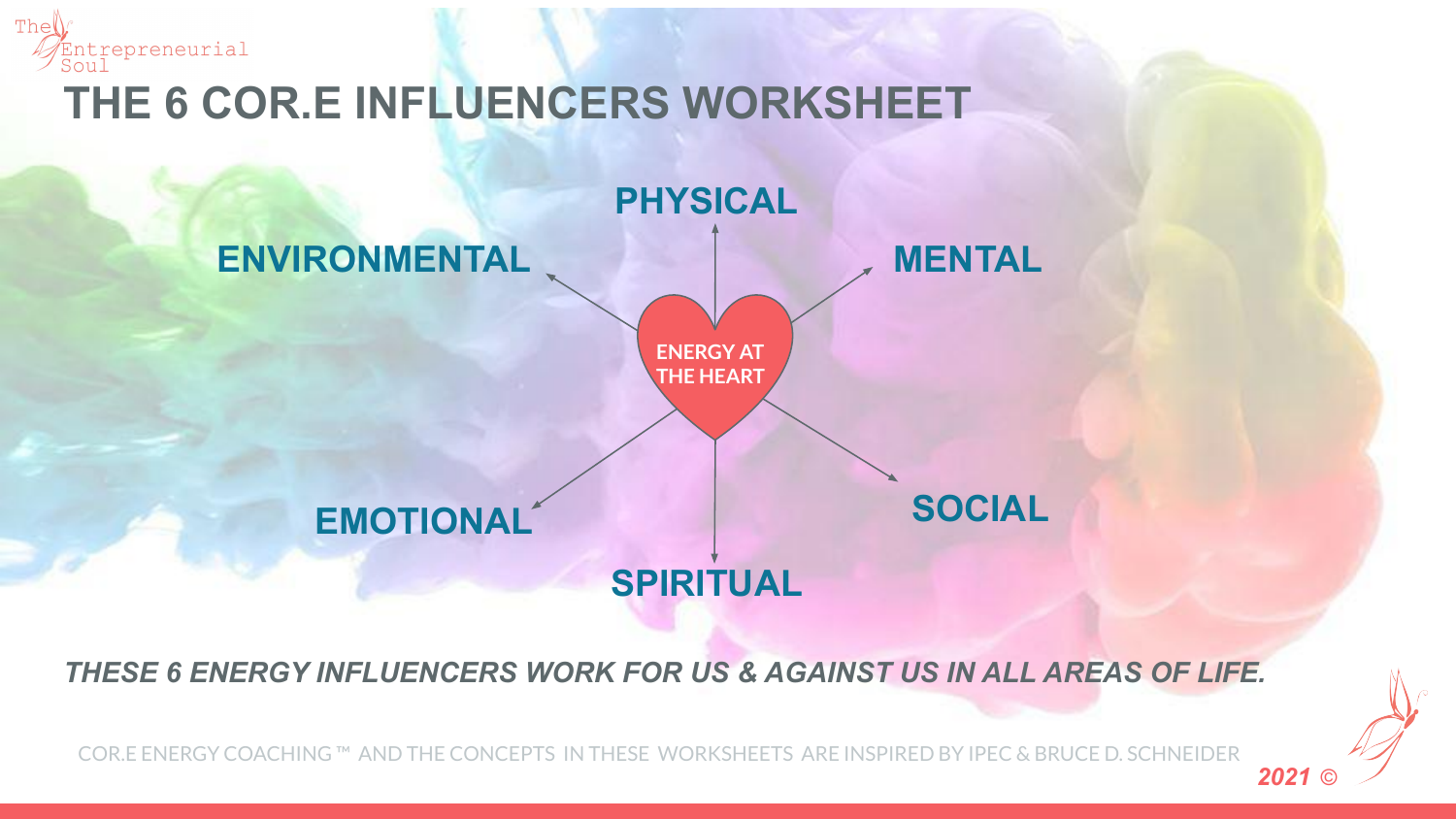

## **THE 6 ENERGY INFLUENCERS AKA STRESSORS**

| <b>MENTAL:</b>        | Brain power in the moment, alertness, focus, memory, clarity.              |
|-----------------------|----------------------------------------------------------------------------|
| <b>EMOTIONAL:</b>     | Moods, feelings, emotional awareness, expression, control.                 |
| <b>PHYSICAL:</b>      | Health, sleep, breathing, exercise, injury, nutrition, image.              |
| <b>SOCIAL:</b>        | Interaction, attitude towards competing, communication, relationships.     |
| <b>ENVIRONMENTAL:</b> | <b>Conditions, settings &amp; surroundings, Equipment, clothing, tech.</b> |
| <b>SPIRITUAL:</b>     | Purpose, values, goals, mission, drivers, belief, fulfilment.              |

These influence how you may show up from person to person or situation to situation. When you are experiencing stress, feeling anxious or perhaps lacking engagement, your energy is drained, which detracts from your level of potential to perform at your best.

## **EACH OF THESE INFLUENCERS ARE INTERCONNECTED & INTERDEPENDENT**

COR.E ENERGY COACHING™ AND THE CONCEPTS IN THESE WORKSHEETS ARE INSPIRED BY IPEC

*2021* ©